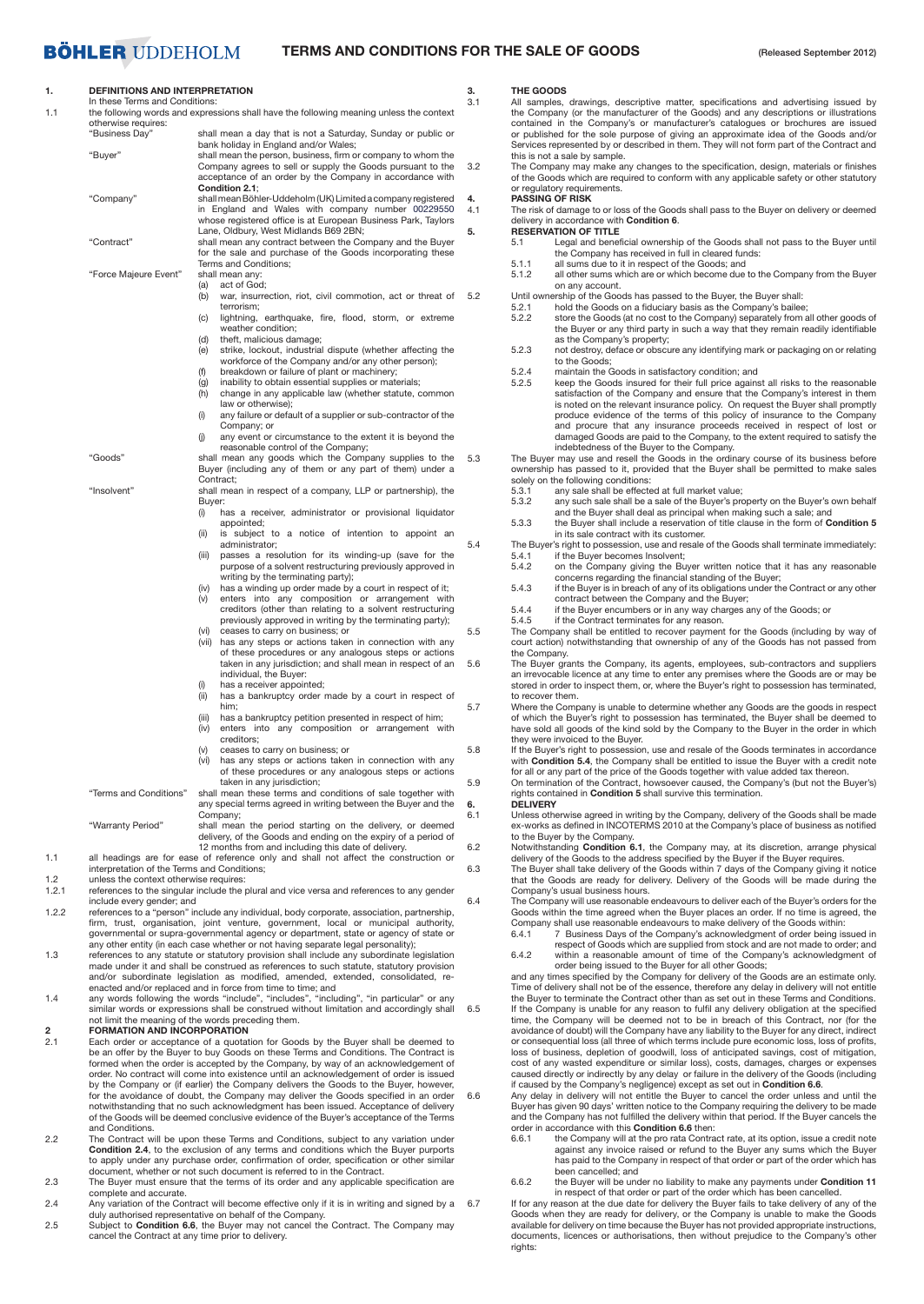- 6.7.1 the Goods shall be deemed to have been delivered on the due date; and
- 6.7.2 the Company may store or arrange storage of the Goods until actual delivery or sale in accordance with **Condition 6.7.3** and the Buyer shall be liable for all
- related costs and expenses (including storage and insurance); and/or 6.7.3 following written notice to the Buyer, sell any of the Goods at the best price reasonably obtainable in the circumstances and charge the Buyer for any<br>shortfall below the price under the Contract or account to the Buyer for any<br>excess achieved over the price under the Contract, in both cases having t into account any charges related to the sale.
- 6.8 The Buyer shall provide at the place of delivery and at its expense adequate and appropriate equipment and manual labour for unloading the Goods.
- 6.9 Notwithstanding the provisions of **Condition 6.11**, if the Company delivers to the Buyer a quantity of Goods up to 15% more or less than the quantity the Buyer ordered, the Buyer shall not be entitled to reject the Goods or any part of them by reason of the surplus or shortfall (as appropriate) and:
	- 6.9.1 the Buyer shall pay for any surplus goods; and/or<br>6.9.1 the Company shall adjust the price payable for the
		- the Company shall adjust the price payable for the Goods in the amount of any shortfall in quantity;
- on a pro rata basis which will be based on the price set out in the Contract for the Goods. 6.10 If a Contract provides for delivery of the Goods at a place other than the Company's place of business, the Company will not be liable to the Buyer for any loss of or damage to<br>the Goods which occurs in transit unless the Buyer gives written notice to the Company<br>within 1 day of the date of the Company's advice of the Goods in the case of non delivery or, in any other case, within 4 days after delivery (including deemed delivery) of the Goods.
- 6.11 On delivery of the Goods the Buyer will perform a reasonable inspection to assess the Goods delivered against the quantities specified on the delivery note. The Buyer cannot bring a claim against the Company to dispute the accuracy of the details on the delivery note unless the alleged discrepancy is noted with full details on the proof of delivery notice. No statement on the proof of delivery notice waives or relieves the Buyer from its obligations to inspect the quantity of the Goods at the time of delivery. Where the Buyer has signed the proof of delivery or other similar document indicating that no inspections, checks or similar exercises have been undertaken, the quantity details set out on the delivery note will be deemed to be correct and cannot subsequently be disputed by the Buyer.

# **7. SEPARATE CONTRACTS**<br>**7.1** The Company may deliver

- The Company may deliver the Goods by separate instalments. The Company shall be entitled to invoice the price for each instalment separately in accordance with **Condition 11.4** of the Terms and Conditions.
- 7.2 Each instalment shall be a separate Contract and no cancellation or termination of any one Contract relating to an instalment shall entitle the Buyer to repudiate or cancel any other Contract or instalment.

# **8. QUALITY AND WARRANTY**<br>8.1 The Company warrants to the

- 8.1 The Company warrants to the Buyer that (subject to the other provisions of these Terms and Conditions) during the Warranty Period the Goods shall:
	- 8.1.1 be of satisfactory quality within the meaning of the Sale of Goods Act 1979; 8.1.2 be reasonably fit for any particular purpose for which the Goods are bought if the Buyer had notified that purpose to the Company in writing and the Company had confirmed in writing that it is reasonable for the Buyer to rely on
	- the skill and judgement of the Company in respect of that purpose; 8.1.3 conform with the Buyer's specification in all material respects where the Buyer has specified the chemical composition of the Goods;
	- 8.1.4 have a weight which conforms with the quantity tolerances agreed between
- the Buyer and the Company at **Condition 6.9** or otherwise agreed in writing.<br>8.2 The Company shall not be liable for a breach of any of the warranties in **Condition 8.1** unless:
- 8.2.1 where the breach of warranty is a:
	- 8.2.1.1 breach which would be apparent on a reasonable examination, the Buyer has given written notice of the breach to the Company within 7 days of receipt of the Goods;
	- 8.2.1.2 breach which would not be apparent on reasonable examination, the Buyer has<br>given written notice of the breach to the Company promptly upon discovery of<br>the breach and at least within 14 days of the same coming to the Buyer; or
	- 8.2.1.3 non-conformance with the quantity tolerances agreed between the Buyer and the Company at **Condition 6.9** or otherwise agreed in writing, the Buyer has promptly given the Company written notice of the non-conformance in quantity and the Company has been given a reasonable opportunity to witness the
	- weighing or other measuring of the defective Goods; and<br>8.2.2 the Company is given a reasonable opportunity after receiving the notice at
	- **Conditions 8.2.1.1** and 8.2.1.2 to examine the Goods in question;<br>8.2.3 at the Company's option, the Buyer returns the Goods in question to the Company's place of business or such other address notified to the Buyer or permits the Company or its agent or sub-contractor to inspect the Goods at the Buyer's premises; and
	- 8.2.4 the Buyer provides to the Company all information and assistance which the
- Company may reasonably require to investigate the alleged breach. 8.3 The Company shall not have any liability for a breach of any of the warranties at **Condition** 
	- **8.1** if, or to the extent that:<br>8.3.1 the Buyer make the Buyer makes any further use of the relevant Goods after discovering the relevant breach;
	- 8.3.2 the defect was caused or exacerbated by improper use, handling, alteration, installation, repair, maintenance, storage or failure to comply with instructions provided with the Goods by the Buyer, its customers or its or their officers, employees, agents or sub-contractors;
	- 8.3.3 the Buyer alters or repairs the relevant Goods without the written consent of the Company;
- 8.3.4 subject to any contrary agreement between the Company and the Buyer, the relevant defect was caused by damage in transit after delivery; or<br>8.3.5 the relevant defect was caused by fair wear and tear.<br>8.4 In respect of Goods which are supplied from stock and are not made to order and which
	- do not conform with the warranties in **Condition 8.1** then, subject to **Conditions 8.2** and **8.3**, the Company's only liability will be, together with the provisions of **Condition 9.4**, to at its option:<br>8.4.1 re
		- reduce the price of the relevant defective Goods (or the defective part thereof) by a sum which is equitable in the circumstances; 8.4.2 repair or replace the defective Goods (or the defective part thereof); or
		- 8.4.3 where there is a shortfall in the quantity of the Goods which exceeds that which is permitted by **Condition 6.9**, supply additional Goods up to amount of the
- quantity tolerances at **Condition 6.9** within a reasonable amount of time; 8.5 In respect of Goods which are bespoke and manufactured specifically to the Buyer's order or specification and which do not conform with the warranties in **Condition 8.1** then, subject to **Conditions 8.2** and **8.3**, the Company's only liability will be, together with
	- the provisions of **Condition 9.4**, to at its option:<br>8.5.1 reduce the price of the relevant defective Goods (or the defective part thereof)<br>by a sum which is equitable in the circumstances; or
	- 8.5.2 if the Company and the Buyer cannot agree a sum under condition 8.5.1, the Company shall at its option: 8.5.2.1 repair the Goods (or the defective part thereof); or
	- 8.5.2.2 replace the defective Goods.
- 8.6 At the Company's option the Buyer shall, before the remedies at **Conditions 8.4** and **8.5** can be exercised, return any Goods which breach any of the warranties at **Condition 8.1**

(or the defective part thereof) to the Company's place of business or such other address

- notified to the Buyer and the cost of returning the Goods shall be paid by the Buyer.<br>8.7 Any Goods which have been replaced shall belong to the Company. The warranties<br>under Condition 8.1 shall apply to any repaired or re remainder of the Warranty Period of the Goods which have been repaired or replaced. 8.8 The Company will deliver any repaired or replacement Goods to the Buyer in accordance with **Conditions 6.1** and **6.2** at the Company's own expense.
- 8.9 Where the Goods supplied are alleged to be defective and it cannot be determined<br>whether the Company is in breach of the warranties at Condition 8.1, the Company may,<br>if it deems necessary in its sole discretion, arran alleged breach. The Company and the Buyer shall, at the Company's option, each pay half of the anticipated costs of this investigation in advance into an account designated for this sole purpose by the Company. If:<br>8.9.1 it is established that **Condi** 
	- it is established that **Condition 8.1** was breached, the Company shall reimburse to the Buyer its proportion of the agreed, anticipated costs of the technical investigations and pay the costs of the investigation; or
	- 8.9.2 if it is established that there was no breach of **Condition 8.1**, the Buyer shall reimburse to the Company its proportion of the agreed, anticipated costs of the technical investigations and pay the costs of the investigation.

# **9. LIMITATION OF LIABILITY**<br>9.1 With the exception of Con

9.1 With the exception of **Conditions 6.4, 6.5, 6.9** and **8,** this **Condition 9** sets out the Company's liability to the Buyer.

9.2 Subject to **Conditions 8** and **9.3**, all warranties, conditions and other terms implied by law (whether statute, common law or otherwise) are excluded from the Contract.

- 9.3 Nothing in these Terms and Conditions shall operate to exclude or restrict the liability of the Company (if any) for:<br>9.3.1 death or perso
	- 9.3.1 death or personal injury resulting from its negligence or by the negligence of a person for whom it is vicariously liable (negligence being as defined in section
	- 1(1) Unfair Contract Terms Act 1977); 9.3.2 for breach of its obligations arising under section 12 Sale of Goods Act 1979;
	- 9.3.3 its fraud or fraudulent misrepresentation or the fraud or fraudulent misrepresentation by a person for whom it is vicariously liable; or 9.3.4 for any matter for which it is not permitted by law to exclude or limit, or to
- attempt to exclude or limit, its liability. 9.4 The Company's maximum aggregate liability for liability arising out of or in connection with this Contract, whether in contract, tort, misrepresentation, under statute or otherwise, howsoever caused including by negligence and/or arising from a breach of, or a failure to perform or defect or delay in performance of, any of the Company's obligations under this Agreement and/or any defect in any of the Goods and/or any use made or resale of any of<br>the Goods by the Buyer or of any product incorporating any of the Goods and/or where<br>caused by a deliberate personal repudiatory breac damages in the amount of:<br> $9.4.1 \qquad \text{\textsterling}3.000.000$  in ca
	- 9.4.1 €3,000,000 in case of loss of or physical damage to the tangible property (excluding the Goods) of the Buyer caused by the Goods; and 9.4.2 the purchase price of the Goods for all other liabilities which do not fall within
	- **Condition 9.4.1**.
- 9.5 The Company shall have no liability to the Buyer for any:<br>9.5.1 Ioss of profit (direct or indirect):
	- 9.5.1 loss of profit (direct or indirect); 9.5.2 loss of anticipated saving or loss of margin (in each case whether direct or indirect);
	- 9.5.3 loss of revenue, loss of production or loss of business (in each case whether direct or indirect);
	- 9.5.4 loss of goodwill, loss of reputation or loss of opportunity (in each case whether direct or indirect);
	- 9.5.5 cost of removal of defective Goods, costs of return of defective Goods to the Company, installation of replacement or repaired Goods and any rectification work required in connection with such removal or installation;
	- 9.5.6 of the Buyer's wasted expenditure;<br>9.5.7 of the Buyer's costs of mitigation;
	- 9.5.7 of the Buyer's costs of mitigation;<br>9.5.8 liability of the Buyer to third parties
	- 9.5.8 liability of the Buyer to third parties (whether direct or indirect); or 9.5.9 other indirect, consequential or special loss,

arising out of or in connection with this Contract, whether in contract, tort, misrepresentation, under statute or otherwise, howsoever caused including by negligence and/or arising from a breach of, or a failure to perform or defect or delay in performance of, any of the Company's obligations under this Contract and/or any defect in any of the Goods and/or any use made or resale of any of the Goods by the Buyer or of any product incorporating any of the Goods and/or where caused by a deliberate

- personal repudiatory breach by the Company subject always to Condition 9.3.<br>The price of the Goods is assessed on the basis of the limitation of liability in these Terms<br>and Conditions. Any negotiated liability of the Comp Terms and Conditions will be reflected in the price of the Goods. 9.7 The Company shall have at least 60 days in which to remedy any default for which the
	- Company is liable following prompt notification of the default to the Company by the Buyer.

9.8 The Company shall have no liability to the Buyer in respect of any default for which the Company is liable unless the Buyer has served notice of the same on the Company no later than 30 days after the date at which it first became aware of the circumstances giving rise to the default or the date on which it ought reasonably to have become so aware. 9.9 The Buyer agrees to indemnify, keep indemnified and hold harmless the Company from

and against all costs (including the costs of enforcement), expenses, liabilities (including any tax liability), injuries, direct, indirect and consequential loss (all three of which terms include pure economic loss, loss of profits, loss of business, depletion of goodwill and like loss), damages, claims, demands, proceedings and legal costs (on a full indemnity basis) and judgments which the Company incurs or suffers as a consequence of any direct or indirect breach or negligent performance or failure in performance by the Buyer of the terms of the Contract.

10.1 On the occurrence of any of the events in **Condition 10.2**, without prejudice to the Company's other rights and remedies:

- this Contract; and/or
- 10.1.2 at the Company's option, all other contracts between the Company and the Buyer which have not been fully performed as at the date of the termination of the Contract shall be deemed to be cancelled without the Company incurring any liability to the Buyer under this Contract; and/or any further deliveries under any or every such contract may be suspended.

### 10.2 If the Buyer:

- 10.2.1 fails to make any payment due to the Company under the Contract or any other contract between the Company and the Buyer within 5 Business Days after the due date;
- 10.2.2 has failed to provide any letter of credit, bill of exchange or any other security required by the Contract provided that in such an event, the Company's rights at **Condition 10.1** shall apply only in regard to the particular contract in respect of which the Buyer shall have so failed;
- 10.2.3 has failed to take delivery of any goods under any contract between it and the Company otherwise than in accordance with the Buyer's contractual rights:
- 10.2.4 becomes Insolvent; and 10.2.5 commits a material breach of these Terms and Conditions which cannot be remedied or commits a material breach of the Contract which can be remedied but fails to remedy that breach within 30 days of a written notice setting out the breach and requiring it to be remedied being given by the Company.

10.1.1 the Company may terminate immediately on written notice, wholly or in part,

# **10. TERMINATION**